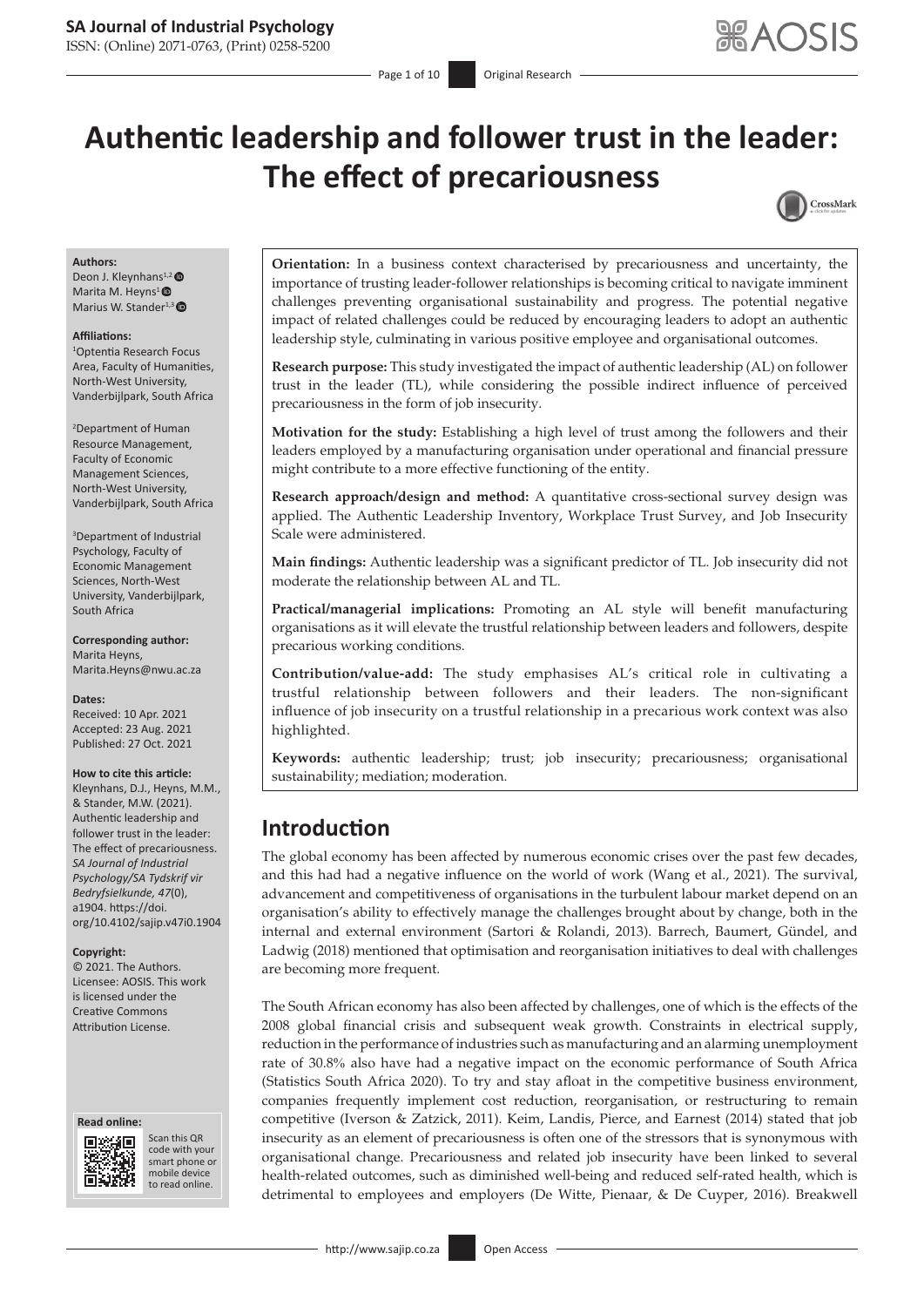(2020) posited that uncertainty can be linked to reduced trust between employees and employers. Karamat (2013) found that effective leadership is essential in ensuring organisational sustainability in the increasingly turbulent business environment. Therefore, leaders are responsible for creating an environment in which employees feel safe and secure with trust in their leaders. Megheirkouni and Megheirkouni (2020) maintained that it is becoming increasingly evident that 21st-century organisations need a new type of leader. As a result of the rapidly changing business world, resulting in reduced steadiness and uncertainty, authentic leaders might be able to contribute to a situation of stability (Ciftci, 2020). An authentic leadership (AL) approach is required, especially when considering ethical and other business misconduct in organisations worldwide (Copeland, 2016). One of the critical elements of effective leadership is the authentic treatment of team members (Kouzes & Posner, 2007). When employees perceive their leaders to display AL characteristics by being open and truthful and involving them in decision-making, employees respond positively to their work, report higher engagement levels and increased trust in leadership (Wong, Spence Laschinger, & Cummings, 2010). Additionally, to increase trust, authentic leaders can foster respect and credibility (Bamford, Wong, & Laschinger, 2013).

Consistent with the Social Exchange Theory (Blau, 1964), authentic leaders could impact the development and maintenance of exchange relationships with followers (Wang, Sui, Luthans, Wang, & Wu, 2014). The authentic leader's trustworthiness, respectability, and integrity can be represented by the combined components of self-awareness, internalised moral perspective, and relational transparency, balanced processing (Ilies, Morgeson, & Nahrgang, 2005). Avolio, Luthans, and Walumbwa (2004) put forth that these characteristics represent the critical attributes of a highquality social exchange relationship. It is thus possible to argue that through their behaviour, authentic leaders will increase the level of trust that their team have in them, thereby establishing a cooperative relationship between them and their followers to the benefit of the organisation.

Trust is known to be sensitive to context (Burke, Sims, Lazzara, & Salas, 2007), such as one characterised by high volatility, which may cause trusting parties to become more risk-averse and hence less willing to extend trust towards others. Ruiz, Vives, Martínez-Solanas, Julià, and Benach(2017) believed that the changes in the business environment, labour market, and organisations have increased precariousness and employee insecurity, and have become part of a severe problem that might threaten employee and business wellbeing. When employees face uncertainty, they might feel vulnerable, placing an additional burden on the type of leadership style required to maintain trust in their leader.

#### **Research purpose and objectives**

This study aimed to investigate the relationship between AL and trust in the leader (TL) within a precarious business context in South Africa. Moreover, we wanted to determine whether the perceptions of precariousness (in the form of job

insecurity) would possibly moderate the relationship between AL and TL.

Although the relationship between AL and TL has been investigated and confirmed by various studies over the years (Agote, Aramburu, & Lines, 2016; Baker, 2020), limited studies are available that describe the relationship between AL, TL and the influence of job insecurity within a precarious business environment in South Africa. Although previous research has found a relationship between AL and trust, the direct moderating role of precariousness has not, to the best of our knowledge, been investigated.

The theoretical contribution made by this study deepens knowledge and understanding of the nature of the relationship between AL, TL, and perceived job insecurity as an element of work-related precariousness. Firstly, this study makes a new contribution to the existing leadership literature by depicting the relationships among constructs within a model, which, to the best of our knowledge, has not been researched before. Secondly, the study contributes to the limited research on AL within extreme uncertain and volatile business settings. Thirdly, this study contributes to the existing literature by testing the constructs in a developing country context within a real-time situation. The contribution is brought about by illustrating that AL may strengthen TL and adaptability to challenging employment conditions.

## **Literature review Authentic leadership**

Luthans and Avolio (2003) explained that AL developed as an important research area in positive psychology. Authentic leaders are defined as individuals who are:

[*D*]eeply aware of how they think and behave and are perceived by others as being aware of their own and others' values/moral perspectives, knowledge and strengths; aware of the context in which they operate; and who are confident, hopeful, optimistic, resilient, and of high moral character. (Avolio et al., 2004, p. 4)

Authentic leadership in organisations is described by Luthans and Avolio (2003):

[*A*]s a process that draws from both positive psychological capacities and a highly developed organisational context, which results in both greater self-awareness and self-regulated positive behaviours on the part of leaders and associates, fostering positive self-development. (p. 243)

Authentic leadership consists of four dimensions: the leader's relational transparency, internalised moral perspective, balanced processing and self-awareness (Gardner, Avolio, Luthans, May, & Walumbwa, 2005). Knowing one's strengths and weaknesses and the social influence thereof on other individuals apply to self-awareness (Kernis, 2003). Balanced processing relates to a leader's ability to be unbiased when considering all available information before reaching a final decision (Leroy, Palanski, & Simons, 2012). An internalised moral perspective would influence a leader to act with selfregulation and self-determination rather than to react to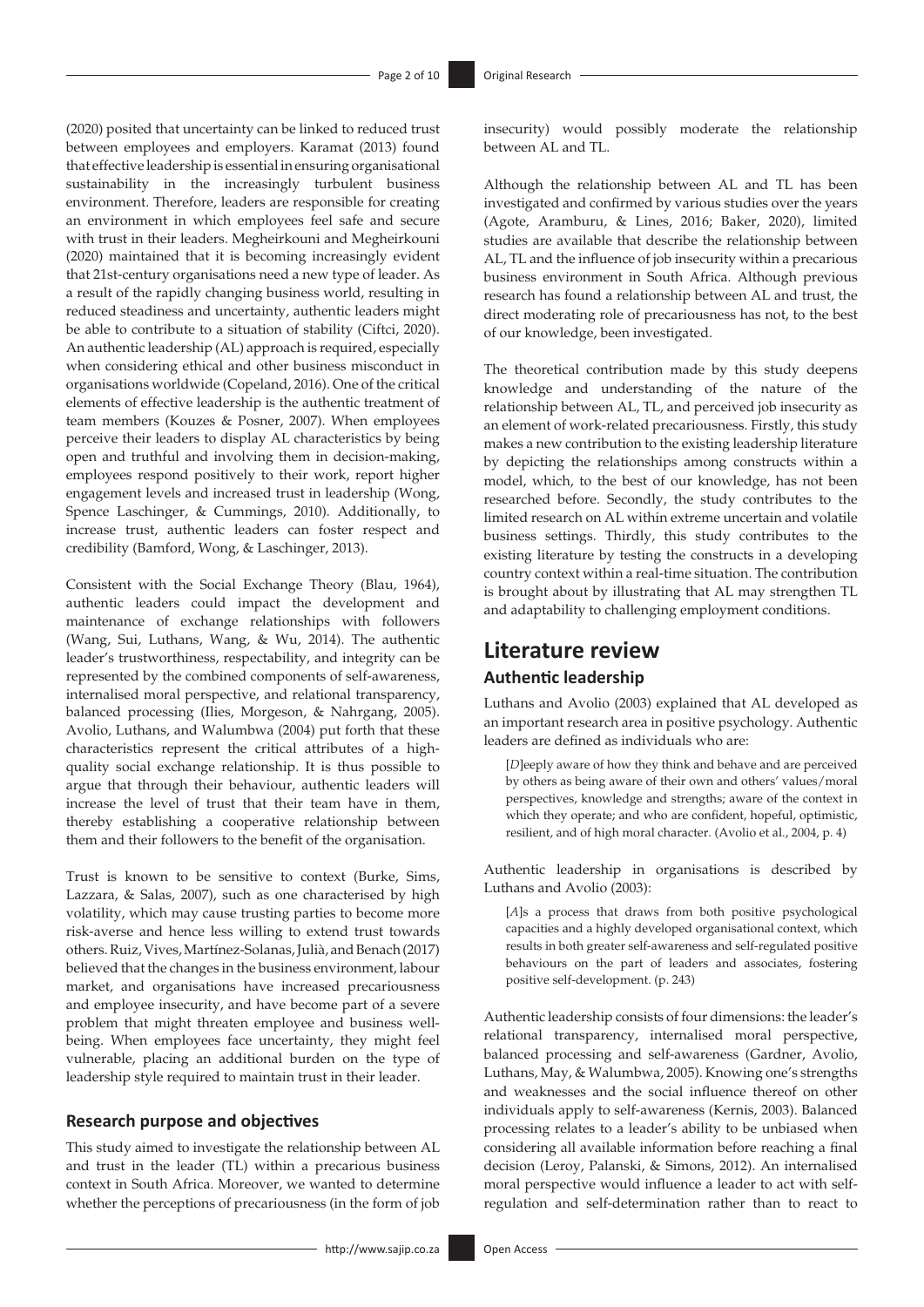situational pressures (Avolio, Walumbwa, & Weber, 2009). Relational transparency points to the leader's behaviour that demonstrates their authenticity and genuine feelings towards team members (Wei, Li, Zhang, & Liu, 2018). Exhibiting relational transparency encourages mutual trust in organisations (Wei et al., 2018). In support of this view, several studies found a positive relationship between AL and TLs (Clapp-Smith, Vogelgesang, & Avey, 2009; Maximo, Stander, & Coxen, 2019; Wong et al., 2010).

#### **Trust in leader**

Trust can be defined as an expectation that one individual can rely on another individual's deeds and promises and that the individual intends to be true to their word (Bligh, 2017). The actions and character of a leader impact the willingness of an employee to trust the leader (Heyns & Rothmann, 2015). In the context of social exchange theory, trust represents an acceptance of risk and uncertainty that the exchange partner may or may not reciprocate the expected behaviour (Whitener, Brodt, Korsgaard, & Werner, 1998). When team members observe open communication, support and cooperation, willingness to sacrifice, confidence, predictability, and fair treatment in their leader's behaviour, it will enhance trust within the leader-follower relationship (Clapp-Smith et al., 2009). Trust in the leader is defined as the willingness of employees to be vulnerable to their leader's conduct, which is beyond the employees' control (Sendjaya & Pekerti, 2010). Although an employee demonstrates the willingness to be vulnerable to the actions and decisions of a leader, there are no guarantees that the outcomes of the trust relationship will favour the employee.

Immediate supervisors who treat their team members fairly and take their needs into consideration when making decisions may enhance employee trust in them (James, 2011). Trust in a leader plays an essential role in inspiring employees to exert greater effort and perform beyond expectations (Schaubroeck, Peng, & Hannah, 2013). Conversely, when leaders are perceived to be untrustworthy by their followers, these followers might spend more time protecting themselves, which can negatively influence their performance (Mayer & Gavin, 2005).

Trust in the leader plays an integral part in the successful implementation of change initiatives within an organisation as it is deemed necessary for getting individuals to work together towards a common goal (Søresen & Hasle, 2009), especially under high levels of perceived uncertainty. The way in which leaders deal with challenging events (e.g. layoffs or downsizing), may directly influence the level of trust that employees have in their leaders (Tourish, Paulsen, Hobman, & Bordia, 2004).

#### **Precariousness and job insecurity**

Instability and flexibility of the modern labour market have led to increased feelings of uncertainty, insecurity, and precariousness in the work environment (Urbini, Lo Presti,

Chirumbolo, & Callea, 2020). The concept of precarity has its origin in French sociology and economics. Precarity initially referred to a social condition linked to poverty and only later referred to a different form of employment than the familiar permanent employment relationship (Barbier, 2002). The concept of precarity emerged from the early 2000s onwards and is characterised by increasingly insecure employment and generalised uncertainty and insecurity (Lazar & Sanchez, 2019). The consequences of precarious work and related job insecurity were exacerbated by the global economic crisis of 2008. The precariousness in the work environment has increased as countries attempted to respond to weakening financial situations and the increasingly fragile economy (Kalleberg, 2018).

Job insecurity refers to the unintended concern employees have concerning the future continuity of their jobs (Vander Elst, De Witte, & De Cuyper, 2014). The decision to measure precariousness because of job insecurity was informed by the statement of Fullerton, McCollum, Dixon and Anderson (2020) that job insecurity is a crucial element of precarious work and precariousness. Change and optimisation in the workplace is synonymous with uncertainty about the future content of an employee's job (qualitative job insecurity) as well as the risk of job loss (quantitative job insecurity) (Urbini et al., 2020). Greenhalgh and Rosenblatt (2010) maintained that perceived job insecurity can have a destructive impact on employees and organisations. Additionally, job insecurity is linked to reduced levels of job satisfaction, organisational commitment, job performance, poor employee well-being (Lee, Huang, & Ashford, 2018), and decreased optimism about the future (Li, Li, Fay, & Frese, 2019).

#### **Association of authentic leadership with trust in the leader and the potential impact of precariousness (job insecurity)**

Brower, Lester, Korsgaard and Dineen (2009) pointed out that trust is a crucial element in the supervisor-follower relationship. When authentic leaders exhibit behaviour in accordance with their personal values, they are able to build credibility, respect and trust with their team members through the encouragement of different perspectives and building synergetic relationships with them (Avolio et al., 2004). Kernis (2003) posited that the authentic leader's relational authenticity involves striving for achieving openness and truthfulness in their relationship with their followers and colleagues, which may result in elevated levels of trust. Several studies found that AL significantly impacts trust in leaders (Levesque-Côté, Fernet, Austin, & Morin, 2018; Maximo et al., 2019).

Clapp-Smith et al. (2009) maintained that trust can be described as the vulnerability of one person to another person's actions while being convinced that the actions of the other person will be carried out with good intentions. The willing exchange of actions between individuals also forms part of a trusting relationship. When the trusting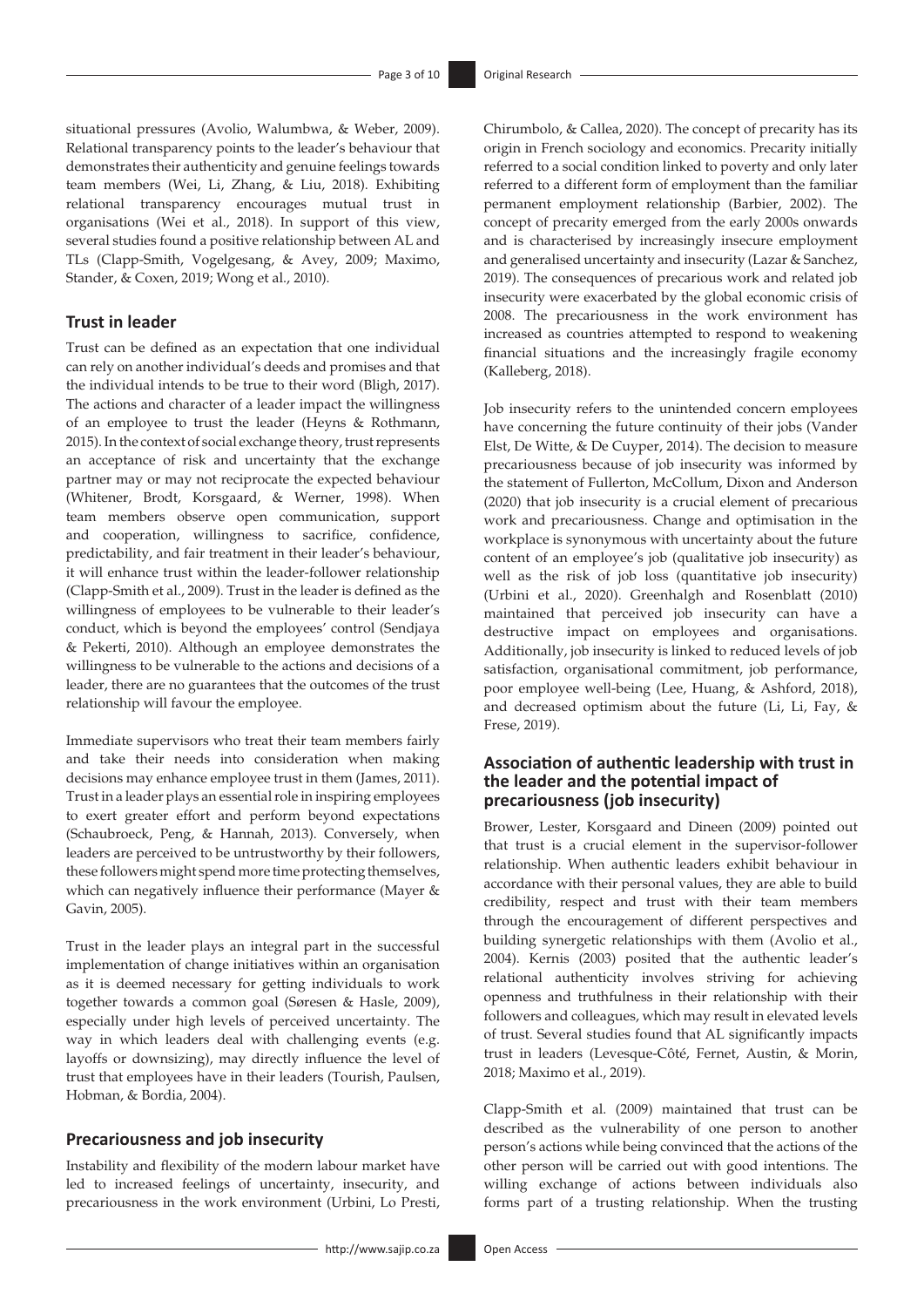employee believes that exploitation is unlikely, there will be a willingness to risk vulnerability, and a display of trusting behaviour (Eggers, 2011). Agote et al. (2016) stated that TL will influence followers' attitudes and behaviour. Trust in the leader was positively related to job performance, positive attitudes towards jobs and organisations and organisational citizenship behaviour (Colquitt, Scott, & LePine, 2007). In contrast, employees who do not trust their leader are less likely to do more than what is expected of them or remain in the relationship because of the lack of a sense of obligation and low positive expectations (Brower et al., 2009). Additionally, because of the behaviour of untrustworthy leaders, the performance of employees may be compromised as a result of their concern of being treated unfairly (Mayer & Gavin, 2005).

As a result of the dynamic business environment in which employees are functioning presently, they frequently experience job insecurity since they feel that the future of their employment might be at risk (Richter & Näswall, 2019). Job insecurity has consequently become a familiar stressor in working life (Lee et al., 2018). Jiang and Lavaysse (2018) maintained that living in constant uncertainty and fear that their working life may be subjected to substantial changes at any time may adversely affect employees as well as organisations. Prior job insecurity-related research suggests that feeling uncertain about the future of one's employment can be associated with several short (Cheng & Chan, 2008) and long-term negative consequences (De Witte et al., 2016). According to Arnold and Staffelbach (2012), trust in the organisation has been shown to negatively relate to job insecurity and perceived uncertainty during organisational restructuring and optimisation. Moreover, Huie, Cassaberry and Rivera (2020) argued that job insecurity may result in the loss of trust, jealousy and destructive competitiveness in a work context. This can potentially be viewed as the deterioration of the employee's relationship with the employer and may result in reduced job satisfaction and employee wellbeing (Richter & Näswall, 2019). Mistrust forms the base of unsuccessful business relationships as it directly influences knowledge sharing that harms job performance and economic progress (Huie et al., 2020). Additionally, the future retention of employees with low levels of trust is likely to be negatively affected (Hopkins & Weathington, 2006).

Bases on the above, the research questions of this study were formulated as follows:

- What are the effects of perceived AL on TL?
- To what extent does precariousness in the form of job insecurity correlates with AL and TL?

### **Research design Research approach**

The researchers utilised a quantitative approach, together with a cross-sectional survey design during this study.

#### **Research participants**

The study population comprised of employees from three managerial levels consisting of senior, middle, and junior managers working at the different plant sites of a South African manufacturing organisation. The questionnaires were distributed to 570 employees, and 314 completed questionnaires were received back, representing a response rate of 55%. Data collection was conducted via stratified random sampling.

Table 1 depicts the participants' characteristics: 41.7% of the respondents indicated that they were in the 51–60 age bracket, 22.2% were employed at manager level, 30.5% of the participants had 31–40 years of service, 87.5% had up to 20 years of experience in their current position. More than half of the participants stated that they are employed at Vanderbijlpark works in Gauteng (51.9%), and 17.8% at the Newcastle production facility in KwaZulu-Natal.

#### **Measuring instruments**

After having filled in the biographical questionnaire, participants were requested to complete instruments for measuring AL, precarity, and TL. The Authentic Leadership Inventory (ALI) (Neider & Schriesheim, 2011) was used to measure the followers' perceptions of their direct leader's AL characteristics. The ALI consists of four dimensions (selfawareness, internal moral perspective, balanced processing, and relational transparency), measured by means of 14 items. Example items include: 'My leader asks for ideas that challenge his or her core beliefs' and 'My leader objectively analyses relevant data before making a decision'. A five-point Likert-type scale ranging from 1 (strongly disagree) to 5 (strongly agree) was applied to score the items. Cronbach's

#### **TABLE 1:** Characteristics of participants (*n* = 314).

| Item                      | Category               | Frequency      | $\%$ |
|---------------------------|------------------------|----------------|------|
| Age group                 | $20 - 30$ years        | $\overline{7}$ | 2.2  |
|                           | $31 - 40$ years        | 39             | 12.4 |
|                           | $41 - 50$ years        | 126            | 40.1 |
|                           | $51 - 60$ years        | 131            | 41.7 |
|                           | $\geq 61$ years        | 11             | 3.5  |
| Job category              | Senior manager         | 41             | 13.0 |
|                           | Manager                | 70             | 22.2 |
|                           | Junior Manager         | 203            | 64.7 |
| Experience                | 0-10 years of service  | 39             | 12.4 |
|                           | 11-20 years of service | 60             | 19.1 |
|                           | 21-30 years of service | 105            | 33.4 |
|                           | 31-40 years of service | 96             | 30.5 |
|                           | 41-45 years of service | 14             | 4.5  |
| Years in current position | $0 - 10$ years         | 199            | 63.3 |
|                           | $11-20$ years          | 76             | 24.2 |
|                           | $21 - 30$ years        | 27             | 8.6  |
|                           | 31-40 years            | 10             | 3.1  |
|                           | 41-45 years            | $\overline{2}$ | 0.6  |
| Operating area            | Vanderbijlpark works   | 163            | 51.9 |
|                           | Newcastle works        | 56             | 17.8 |
|                           | Gauteng operations     | 26             | 8.3  |
|                           | Corporate services     | 69             | 22.0 |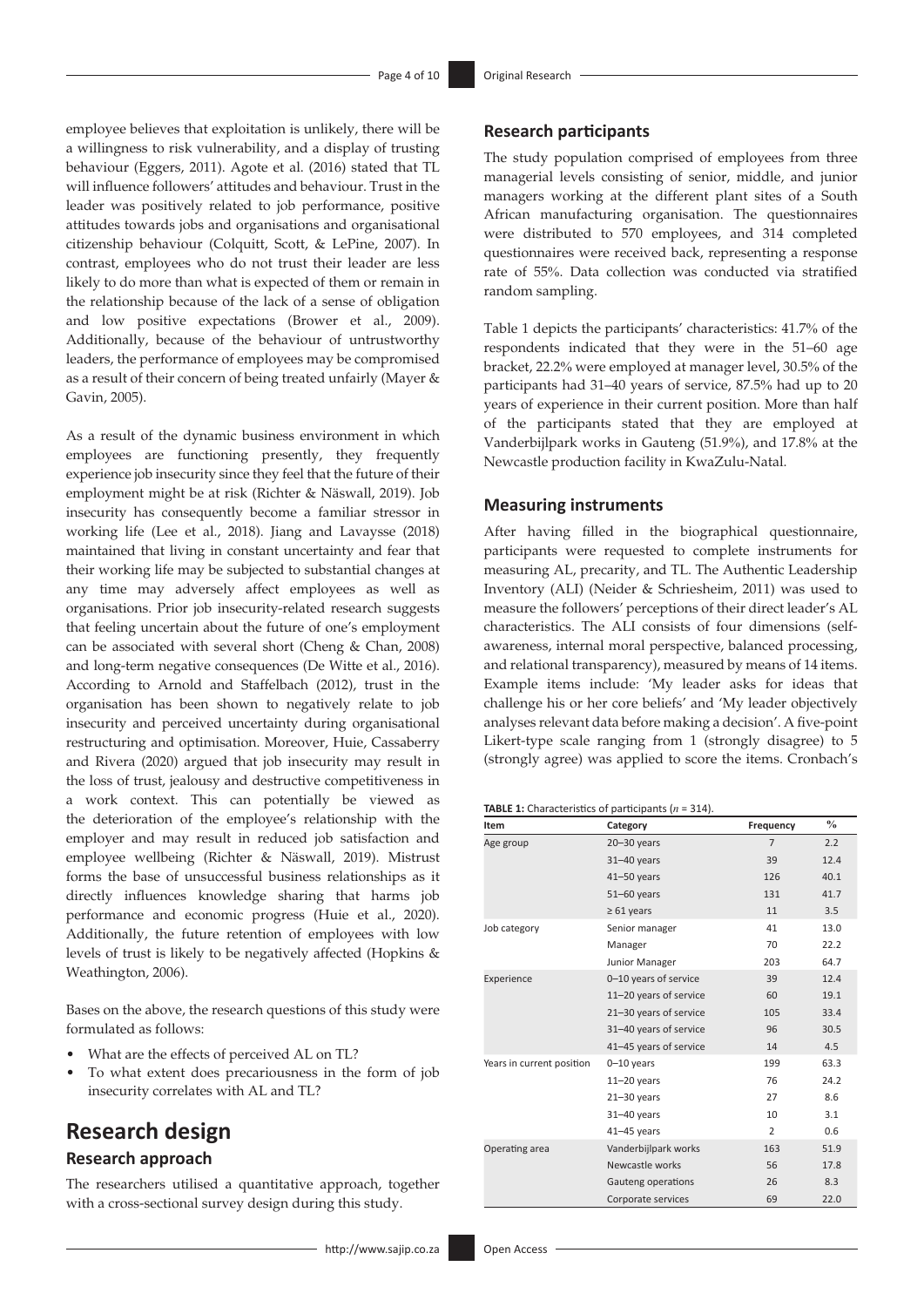

**FIGURE 1:** The research model.

alpha coefficients between 0.74 and 0.90 are acceptable (Men & Stacks, 2014). The reliability of ALI was also tested in South Africa ( $\alpha$  = 0.93; Stander, De Beer, & Stander, 2015).

One scale of the Workplace Trust Survey (WTS) (Ferres & Travaglione, 2003), consisting of 9 items, measured TL. Mentioned items were scored by applying a seven-point Likert-type scale ranging from 1 (strongly disagree) to 7 (strongly agree). Examples of the items include: 'I feel that my supervisor listens to what I have to say' and 'I believe that my supervisor follows through words with action' (Ferres & Travaglione, 2003). Previous studies in both a South African and Australian context have reported Cronbach alpha reliability coefficients of between 0.90 and 0.97 (Ferres & Travaglione, 2003).

Job insecurity was measured by applying the Job Insecurity Scale (JIS) – a scale consisting of four items initially developed by De Witte (2000). This scale is a global job insecurity measure, and it includes items that refer to the threat or possibility of losing a job, as well the anxiety associated with job loss. Examples of the items include: 'I feel insecure about the future of my job', and 'I think I might lose my job in the near future'. Respondents were requested to rate these items on a five-point Likert type scale, ranging from 1 (strongly disagree) to 5 (strongly agree). The Cronbach alpha reliability coefficient was recorded as 0.77 (Vander Elst et al., 2014).

#### **Research procedure and ethical considerations**

The Chief Executive Officer granted permission for the study to be performed at the participating manufacturing company. A higher education institution gave scientific and ethical clearance for this study. Before participating in the study, participants completed a consent form. An information brochure describing the purpose of the research and ethical considerations accompanied the questionnaire.

#### **Ethical considerations**

Ethical approval was granted by the Economic and Management Sciences Research Ethics Committee (EMS-REC) at North-West University, reference number: NWU- 00609-20-A4.

#### **Statistical analysis**

Mplus 8.4 was utilised to analyse the data related to this study (Muthén & Muthén, 1998–2019). Confirmatory factor

<http://www.sajip.co.za> Open Access

analyses (CFA) were performed to determine the validity of the instrument and identify the best-fitting measurement model. Structural equation modelling (SEM) was applied to assess how the data fitted various structural models and to test the research model. The items of all questionnaires were dealt with as continuous. The mean-adjusted Maximum Likelihood (MLM) estimator, which is robust to the nonnormality of data (Wang & Wang, 2020), was used because of all values being recorded.

The best-fit model was identified using the Chi-square values, which were calculated to evaluate absolute fit. The incremental fit was determined by applying the Comparative Fit Index (CFI) and the Tucker-Lewis Index (TLI). Wang and Wang (2020) deemed 0.90 an appropriate cut-off value for these two fit indices. The Root Mean Square Error of Approximation (RMSEA) and Standardised Root Mean Square Residual (SRMR) were also evaluated. The RMSEA values less than 0.08 represent an acceptable fit (Kline, 2016). Values lower than 0.05 are accepted as an indication of a good fit between the data and the model for the SRMR indicator (Wang & Wang, 2020). The SRMR values closer to 0.08 indicate an acceptable fit between the model and the data (Wang & Wang, 2020). The comparative fit indices, Akaike information criterion (AIC) and the Bayes information criterion (BIC) were used to compare the different measurement and structural models. Kline (2016) mentioned that the model with the lowest value is preferred. Composite reliability coefficients with a minimum value of 0.70 were employed to determine measuring instrument reliability (Wang & Wang, 2020). The internal consistency of constructs was established by utilising composite reliability (Raykov, 2009). A simple moderator analysis was performed during this study by using PROCESS (Hayes, 2018).

### **Results**

#### **Testing the measurement model**

To evaluate the possible relationships between the latent variables, a three-factor measurement model (Model 1) was specified and tested for fit to the observed data. Additionally, one competing model was identified and tested to confirm the fit of the preferred model.

Model 1 was constructed in line with what theory proposes: AL (measured as second-order construct), TL (measured by nine directly observed variables) and job insecurity (measured utilising four directly observed variables).

Model 2 was specified similar to Model 1 with the exception that AL was specified as a first-order latent variable measured employing only 14 directly observed variables.

The results for model 1 reflected that the Chi-square test was significant ( $p < 0.001$ ), with a Chi-square ( $\chi^2$ ) value of 506.189 and a degrees of freedom (*df*) value of 317, suggesting that a perfect fit to the data was not achievable. As a result of the oversensitivity of the measure of fit, Hancock and Mueller (2010) recommended that researchers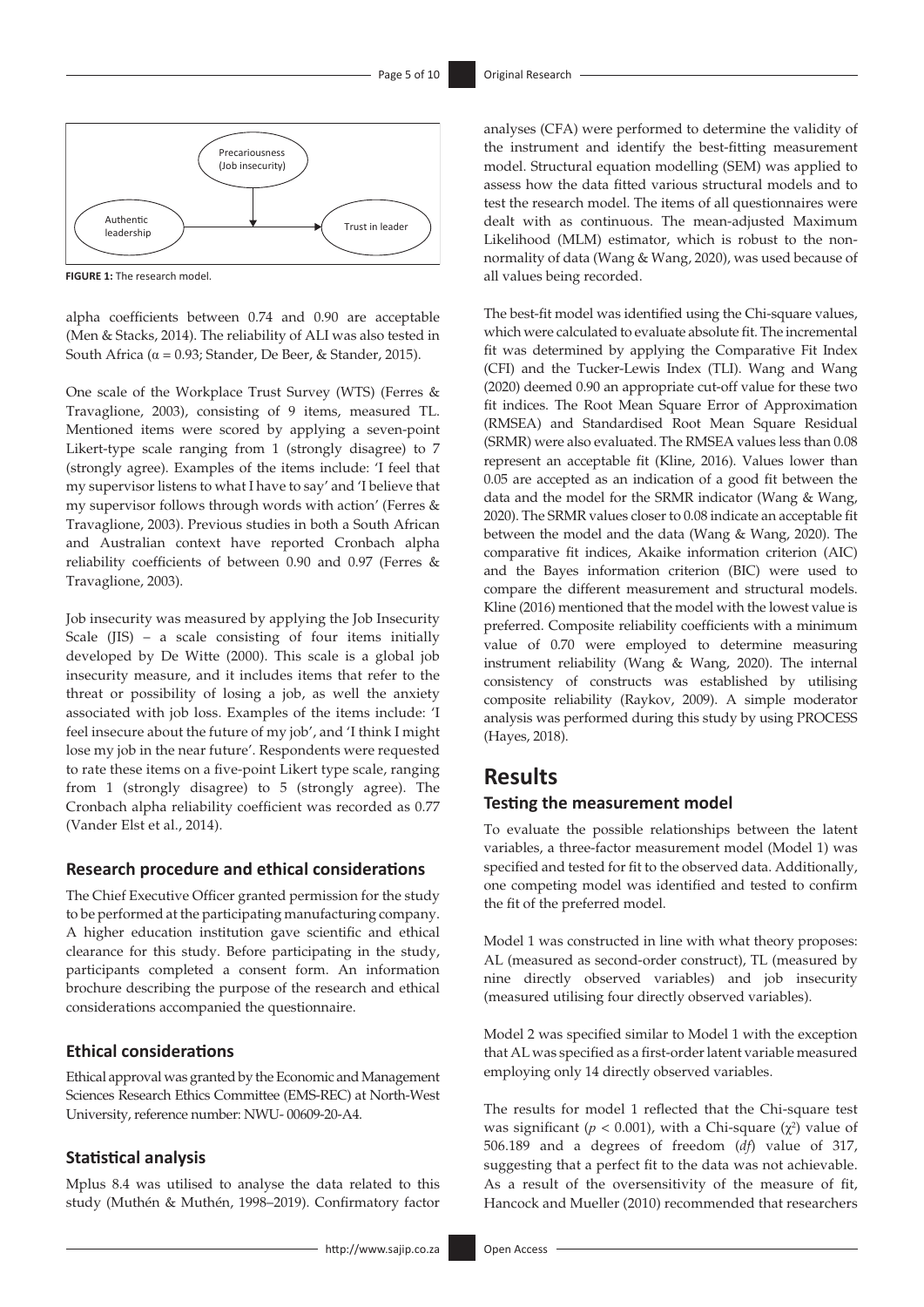**TABLE 2:** Competing measurement model fit statistics.

| Model   |          |     | cЕ    |       | <b>RMSEA</b> | 90% CI          | <b>SRMR</b> | AIC        | <b>BIC</b> |
|---------|----------|-----|-------|-------|--------------|-----------------|-------------|------------|------------|
| Model 1 | 506.189* | 317 | ე.959 | ን.954 | 0.044        | $0.036 - 0.051$ | 0.035       | 19 783.448 | 20 113.394 |
| Model 2 | 518.642* | 321 | 0.957 | 0.953 | 0.044        | $0.037 - 0.051$ | 0.035       | 19 790.696 | 20 105.646 |

χ<sup>2</sup>, chi-square statistic; *df*, degree of freedom; CFI, Comparative fit Index; TLI, Tucker–Lewis Index; RMSEA, Root Mean Square Error of Approximation; SRMR, Standardised Root Mean-square esidual; AIC, Akaike Information Criterion; BIC, Bayes Information Criterion; CI, Confidence Interval \**, p = 0.000.*

| TABLE 3: Correlation matrix containing means, standard deviations and reliabilities. |       |       |       |                          |                          |  |  |
|--------------------------------------------------------------------------------------|-------|-------|-------|--------------------------|--------------------------|--|--|
| Variable                                                                             |       | s.d.  |       |                          |                          |  |  |
| 1. Authentic leadership                                                              | 3.607 | 0.646 | 0.985 | $\overline{\phantom{a}}$ | $\overline{\phantom{0}}$ |  |  |

| 2. Trust in leader | 5.249 | 1.208 | 0.960 | $0.8201*$ |          |
|--------------------|-------|-------|-------|-----------|----------|
| 3. Job insecurity  | 3.209 | 0.642 | 0.709 | $-0.137$  | $-0.158$ |

*M*, mean; s.d., standard deviation; *ρ*, composite reliability coefficient.

†, *r* > 0.30; ‡, *r* > 0.50.

*\*, p* < 0.05.

**TABLE 4:** Standardised regression coefficients of authentic leadership and job insecurity in predicting trust in the leader.

| Variable             |          | s.e.  | E/s.e. |          |
|----------------------|----------|-------|--------|----------|
| Trust in leader on   |          |       |        |          |
| Authentic leadership | 0.814    | 0.027 | 30 148 | $0.000*$ |
| Job insecurity       | $-0.046$ | 0.043 | -1070  | 0.284    |
|                      |          |       |        |          |

E, estimate; s.e., standard error; *p*, probability.

*\*, p* < 0.01.

consider reporting multiple fit indices. The alternative fit indices indicated that an approximate fit to the data was attainable: Both CFI and TLI were above the cut-off value of 0.90, RMSEA indicated a good fit (< 0.05, *p* > 0.05). The SRMR value of less than 0.08 also indicated a good fit (Wang & Wang, 2020).

Table 2 presents the goodness-of-fit statistics for the competing measurement models described above. Table 2 indicates that Model 1 has the best statistical fit of the two models under review. The initial measurement model obtained an  $\chi^2$  value of 506.189 and a *df* value of 317. The fit indices for CFI and TLI were also acceptable  $(> 0.90)$ , as was the model fit for the RMSEA (< 0.05). The SRMR value for Model 1 was acceptable (< 0.08) and was equal to the value of the alternative model. Lastly, the AIC and BIC fit indices were used to compare models to identify the best fit (lowest value). Model 1 had the lowest AIC value, and Model 2 had the lowest BIC value.

As part of the Model 2 results, the chi-square results were once again significant ( $\chi^2$  = 518.642, *df* = 321, *p* < 0.0001). The alternative fit indices represented by the TLI and CFI values being higher than 0.90 were acceptable. Lastly, both the RMSEA ( $p > 0.05$ ) and SRMR (< 0.05) values were also acceptable.

Although acceptable comparative fit indices were indicated for both competing models, the CFI (0.959) and TLI (0.954) values and the RMSEA confidence intervals of Model 1 pointed to this model being the best fit to the data. Additionally, with the lowest AIC value of 19 783.448, it is suggested that Model 1 had the best data fit. However, the BIC value pointed to Model 2 as being the best-fitting model. When evaluating all the fit indices in conjunction, Model 1,

which was also the model that most closely represented theory, was chosen as the preferred model.

#### **Testing structural models**

The structural model was tested based on the chosen measurement model and resulted in similar fit statistics as was obtained from the measurement model. The results in Table 3 indicate that the Raykov's rho coefficients were well above the minimum threshold with values above 0.9 and are thus considered highly reliable. The Raykov's rho coefficients of all the measuring instruments ranged from 0.709 to 0.985 and were deemed acceptable. Furthermore, Table 3 provides the correlation coefficients of the study variables. The AL was found to be significantly related to TL (*r* = 0.820), and AL and job insecurity are inversely related (*r* = -0.137;  $p < 0.05$ ).

Table 4 depicts the path coefficients of the structural model (Model 3) as estimated by Mplus 8.4 (Muthén & Muthén, 1998–2019). Table 4 also portrays the standard path coefficients for AL and job insecurity as independent variables and trust as a dependent variable.

As can be deducted from Table 4, AL is a significant predictor of TL ( $β = 0.814$ ;  $p < 0.01$ ). However, job insecurity was not significantly associated with TL ( $\beta$  = -0.046; *p* > 0.05). Authentic leadership explains 45.43% of the variance in TL.

#### **Moderating effect**

To test whether the relationship between AL (independent variable) and TL (dependent variable) depends on the extent to which employees experience job insecurity (moderator), a simple moderator analysis was performed using PROCESS (Hayes, 2018). The interaction between AL and job insecurity was not statistically significant ( $\beta$  = -0.036, 95% CI, LCI = -0.242, UCI = 0.170). Therefore job insecurity cannot be considered a moderator of the relationship between AL and TL.

### **Discussion Outline of the results**

The objectives of this study were to determine whether the AL style can predict TL among the selected sample of employees from various functions in a manufacturing organisation in South Africa. More specifically, the study was conducted to gain knowledge and understanding of how AL can potentially enhance TL despite the turbulent economic and business conditions experienced in the target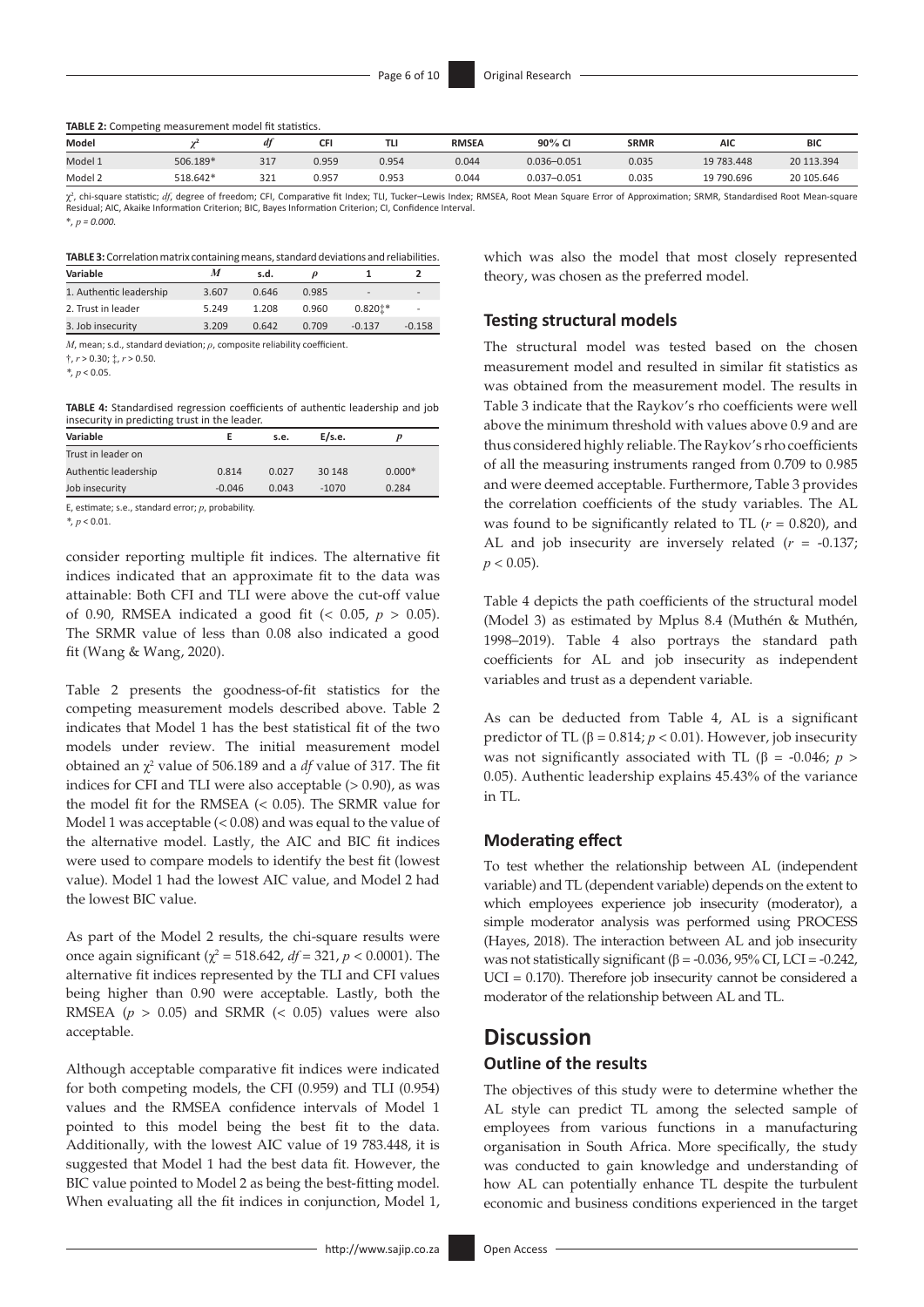organisation. The potential moderating effect of job insecurity on the relationship between AL and TL was also tested:

• What are the effects of perceived AL on TL?

The results of this study confirmed the first part of our research question by indicating that AL directly and positively influences TL – higher AL lead to increased TL. This result also confirms the outcome of previous studies on AL that found that AL is a positive predictor of TL (Maximo et al., 2019; Qiu, Alizadeh, Dooley, & Zhang, 2019).

Authentic leaders are able to establish engaging and constructive organisational conditions because of them being profoundly aware of their values and beliefs, and being genuine, dependable and trustworthy (Avolio and Gardner 2005). Gardner et al. (2005) put forth that authentic leaders can develop trust in team members through their ability to be conscious of their capabilities and shortcomings and disclosing their real self to others while being sensitive to the impact their actions may have on others. Additionally, high self-awareness levels have been associated with positive follower attitude, behaviour, and performance (Avolio & Gardner, 2005) and, in this study, trust. One of the prerequisites of trust is to possess knowledge of and insight into the other person. The leader who is willing to allow his employees to get to know them has a better chance to instil trust in their leadership. Relational transparency is a component of AL that relates to the open sharing of information and exhibiting true emotions to others, resulting in elevated trust between leaders and employees (Iqbal et al., 2020). The sharing of information and emotions will create a psychologically safe environment where the employee will become more open about their feelings and needs. By feeling comfortable, employees will easily share positive experiences and concerns, leading to healthy trustful relationships. When employees experience that there are no hidden agendas, their TL will increase. Trust is likely to influence individual cooperation levels within a relationship (Norman, Avolio, & Luthens, 2010). Such behaviour can result in developing positive follower qualities such as optimism and confidence in the work situation. Authentic leaders may also instil enhanced admiration in their followers by demonstrating their internalised moral perspective through applying high moral standards and ethical behaviours (Ilies et al., 2005) rather than being influenced by external pressures and opinions. These leaders behave transparently towards their followers and lead by example while guided by characteristics such as honesty, fairness, and accountability. When employees perceive that they are being treated fairly and morally by their supervisor, they might trust their leader while being more engaged at work (Cropanzano & Mitchell, 2005; Norman, 2006). If followers perceive that they are being treated unfairly, they will trust that leader less.

Awareness of the leader's values, and even more critical, alignment between the leader and employee's values, creates a climate in which there are fewer reasons not to mistrust the leader. Lastly, an authentic leader's ability to consider all available information in an unbiased and balanced manner before reaching a final decision (Penger & Černe, 2014) can reinforce the sense of confidence employees have in their leader's decisions. This approach may result in actions that are well-planned and thought through. Although the decision-making processes that authentic leaders follow might be a bit more time-consuming, the methodology they follow might be beneficial in new and uncertain situations. A balanced approach will reinforce the employees' perceptions that the leader acts in the organisation's best interest and its employees, without bias towards specific individuals.

Flavian, Guinaliu and Jordan (2019) mentioned that when employees trust their leader, they are likely to have positive expectations about their intentions and behaviours since they have confidence that their leader will have their best interest at heart. When high levels of TL exist, followers are more likely to exhibit a readiness to face vulnerability during times of uncertainty as a result of their positive perception of the supervisor's intentions and behaviour (Zhang & Zhou, 2014). The findings of a study conducted by Bligh (2017) underlines the importance of this result as it emphasises the vital role TL can play in improving organisational performance. The trust between leaders, and team members notably influenced employee-related outcomes such as turnover intentions and engagement through the reduction of workplace uncertainty and strengthening the social exchange relationship (Skiba & Wildman, 2019):

• To what extent does precariousness in the form of job insecurity moderate the association between AL and TL?

In contrast to expectations, no evidence could be found that job insecurity will moderate the direct and indirect associations between AL and TL. This implies that a variation in job insecurity levels will have no influence on the magnitude or direction of the relation linking AL and TL.

When employees regard their leader as trustworthy, it is plausible that they will feel safer and more optimistic about the leader making crucial decisions (Jiang & Probst, 2019) despite the lack of guarantees. One can assume that authentic leaders are able to demonstrate their concern for employee wellbeing through their lack of bias while considering all available and relevant information before reaching a final decision (Leroy et al., 2012), even during restructuring and workforce reduction initiatives.

Drawing from the Social Exchange Theory (Blau, 1964), it might be said that when employees trust their leader, these employees may deem it a relationship of social exchange while being convinced that the leader will reciprocate the trusting behaviour. The inherent principle of reciprocity suggests that an individual's behaviour depends on the give and take relationship between one person (leader) and another (follower). It might thus be possible that because employees trust their leader and are dedicated to their work, they expect that the supervisor will 'return the favour' by considering their wellbeing when making decisions during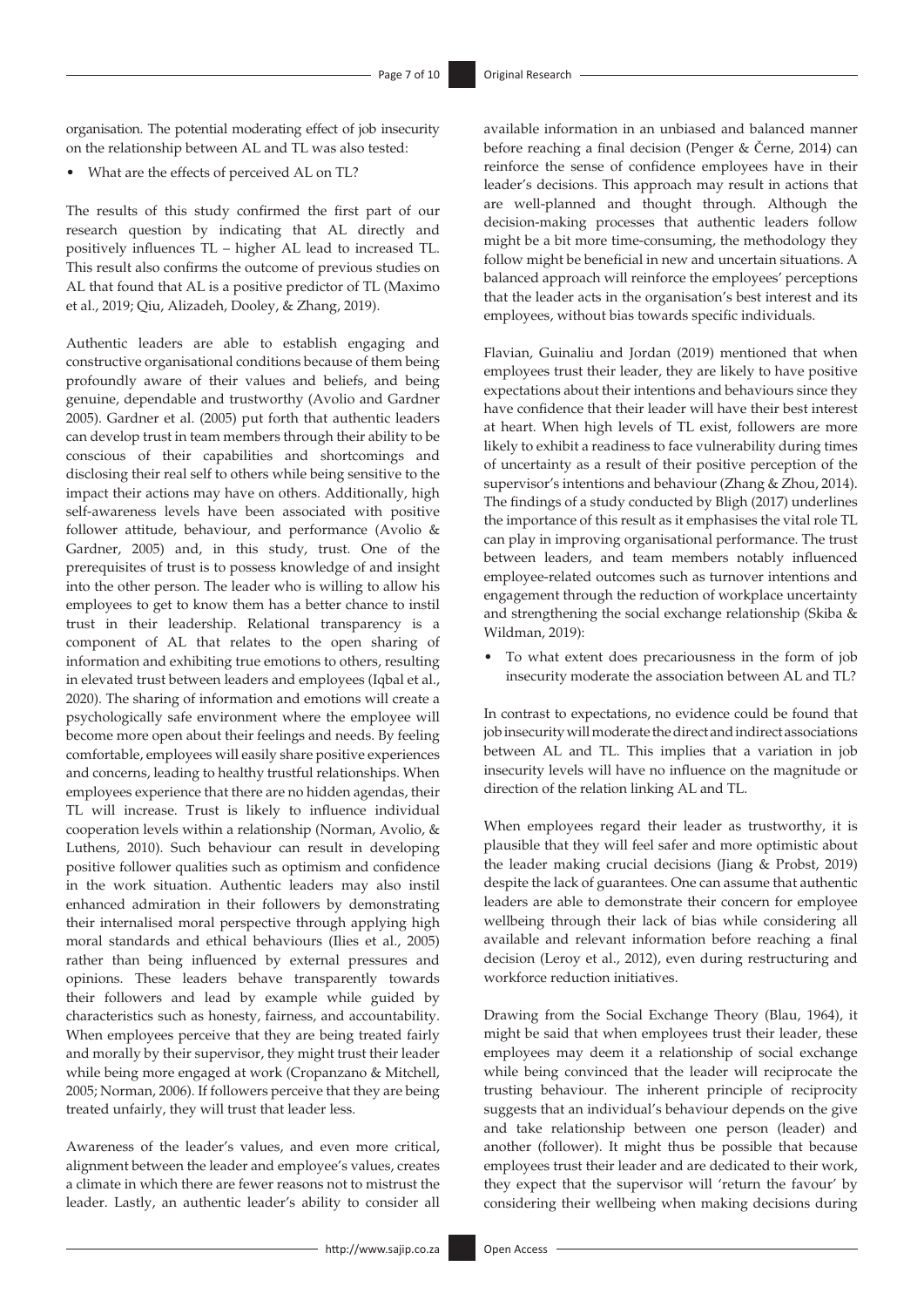an organisational optimisation and workforce reduction process. Moreover, because team members have trust in their leaders and their decision-making ability, they might have faith that the leader will make a decision that will have their best interest at heart. The unfortunate reality that the manufacturing organisation where the study was conducted had to undergo numerous restructuring and down-sizing initiatives over the past number of years might also have resulted in employees exhibiting a certain level of reduced fear for the unknown and willingness to face the risks of the potential loss or change in the content of their jobs.

This study addressed the identified research gap by firstly confirming the relationship between a positive leadership style, such as AL and TL. Secondly, the study added theoretical value by suggesting that job insecurity as a form of business-related precariousness does not have a moderating effect on the relationship between AL and TL.

#### **Practical implications**

Leaders can be successfully developed provided the leadership development intervention used has been proven effective and that both the leader and the organisation are developmentally ready to embrace leadership development (Avolio & Hannah, 2020). Organisations should thus consider including AL elements in their selection, training, and rating activities to benefit from AL. As part of their succession planning and leadership development processes, organisations might want to consider the inclusion of AL training in order to prepare future leaders. Organisations should afford leaders on all levels the opportunity to develop their AL capabilities. Aside from earning the trust of their followers, leaders must also be educated to increase perceptions of their authenticity by behaving in line with their beliefs or by 'practising what they preach' and being open and honest towards their team members as well as themselves.

#### **Limitations and recommendations**

Various study limitations should be noted when interpreting the study results. Firstly, using a cross-sectional design limited the ability to make causal inferences between research variables. Employing self-report questionnaires as the only source of information for the study may result in common method variance. On account of the research being conducted at only one manufacturing organisation in the steel manufacturing industry in South Africa, the extrapolation of results to different environments should be made with caution.

Regardless of the mentioned research limitations, the following proposals could be considered in future studies. The fact that the study was conducted by only involving managers leaves the question as to whether involving employees on lower levels (e.g. less educated, blue-collar) would have resulted in the same outcome. New insights into the potential influence of a precarious work environment could also be gained by conducting a longitudinal or mixedmethods study. Future studies might want to include trust in the organisation, since the possibility exists that job insecurity might have a closer relation to trust in the organisation than to AL.

The results of this study underscore that promoting AL is a promising pathway for improved follower trust levels in their leader, which may ultimately benefit individual and organisational performance. The benefit of promoting trust within an organisation is highlighted in a study by Koohang, Paliszkiewicz and Goluchowski (2017), who found that trust is a critical factor in social and economic relationships as well as a significant contributing factor to organisational performance. The non-moderating effect of job insecurity may imply that even employees with high job insecurity will have trust in their leader. The researchers are of the opinion that organisations will benefit from developing authentic leaders.

### **Conclusion**

Despite the mentioned limitations, the present study demonstrates the potential positive impact of AL, as perceived by team members, on the level of trust they have in their leader. Authentic leadership entrenchment might thus lead to increased employee trust in their supervisor in manufacturing organisations even if the organisation is functioning in a volatile and uncertain business context. When employees trust their leaders, it may strengthen their intention to stay with the organisation and contribute to its successful functioning. Those as mentioned above could be ascribed to the harmonious environment that trusted leaders can create and the influence it may have on the attitudes and behaviours of followers (Yurtkoru et al., 2018).

### **Acknowledgements**

The authors would like to acknowledge the manufacturing company and its employees who participated in the study.

#### **Competing interests**

The authors declare that they have no financial or personal relationships that may have inappropriately influenced them in writing this article.

### **Author's contributions**

D.J.K. acted as first author (as the article is partially based on his thesis with M.M.H. as promotor and M.W.S. as copromotor). M.H. acted as statistical specialist. M.M.H. and M.W.S. contributed towards the conceptualisation, review, and editing of the article.

#### **Funding information**

This research received no specific grant from any funding agency in the public, commercial or not-for-profit sectors.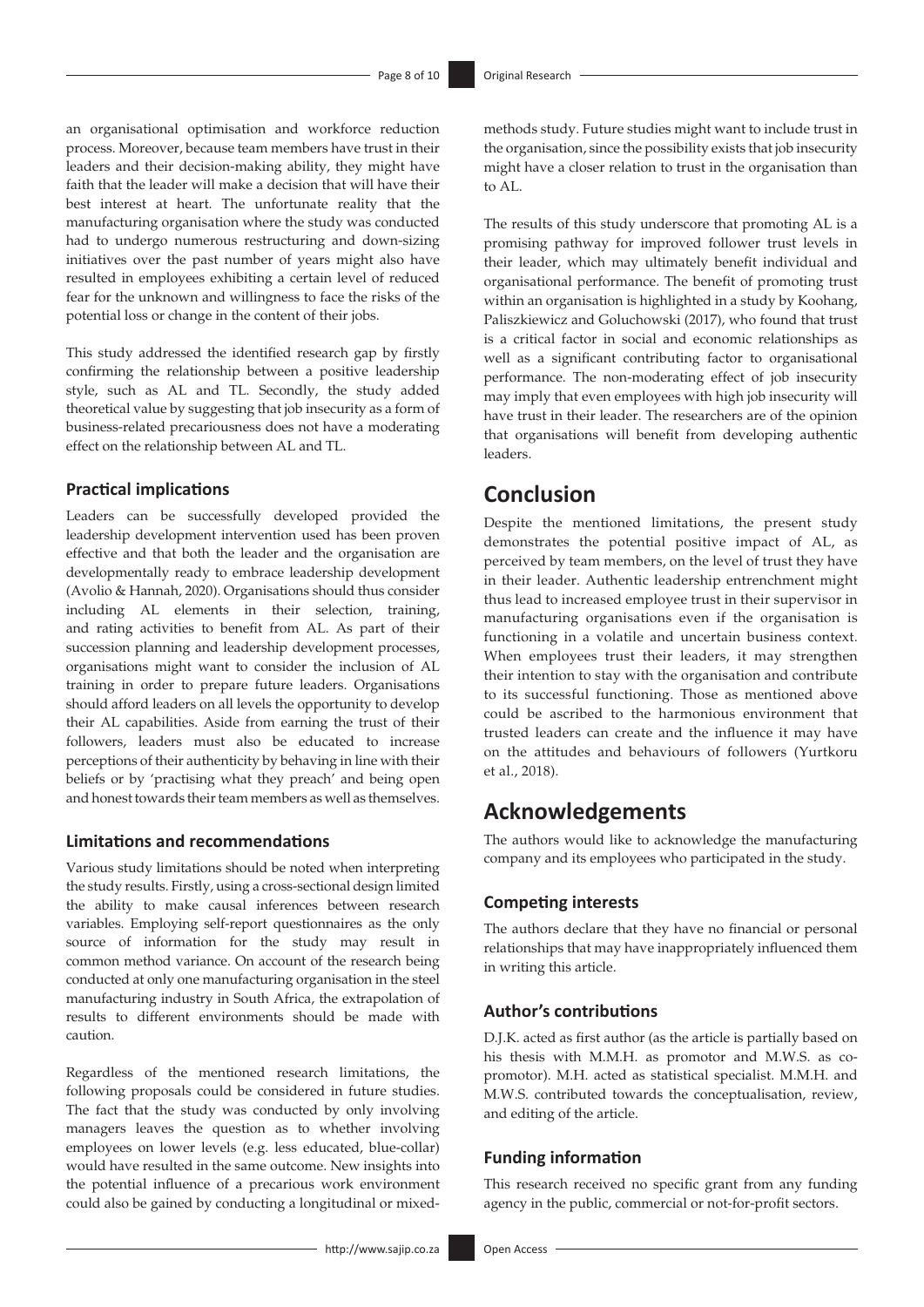#### **Data availability**

The authors confirm that the data supporting the findings of this study are available within the article and the raw data that support the findings are available from the corresponding author, M.M.H., upon reasonable request. The main consideration for this was based on the ethical clearance conditions stipulated for this study in order to protect the organisation of interest.

#### **Disclaimer**

The views and opinions expressed in this article are those of the authors and do not necessarily reflect the official policy or position of any affiliated agency of the author.

### **References**

- Agote, L., Aramburu, N., & Lines, R. (2016). Authentic leadership perception, trust in the leader, and followers' emotions in organizational change processes. *Journal of Applied Behavioural Science, 52*(1), 35–63. [https://doi.org/10.1177/002188](https://doi.org/10.1177/​002188​6315617531) [6315617531](https://doi.org/10.1177/​002188​6315617531)
- Arnold, A., & Staffelbach, B. (2012). Perceived post-restructuring job insecurity: The impact of employees' trust in one's employer and perceived employability. *German Journal of Human Resource Management: Zeitschrift für Personalforschung, 26*(4), 307–330.<https://doi.org/10.1177/239700221202600405>
- Avolio, B.J., & Gardner W.L. (2005). Authentic leadership development: Getting to the root of positive forms of leadership. *The Leadership Quarterly, 16*(3), 315–338. <https://doi.org/10.1016/j.leaqua.2005.03.001>
- Avolio, B.J., & Hannah, S.T. (2020). An enduring leadership myth: Born a leader or made a leader? *Organizational Dynamics, 49*(4), 1–8. [https://doi.org/10.1016/j.](https://doi.org/10.1016/j.orgdyn.2019.08.002) [orgdyn.2019.08.002](https://doi.org/10.1016/j.orgdyn.2019.08.002)
- Avolio, B.J., Luthans, F., & Walumbwa, F.O. (2004). *Authentic leadership: Theorybuilding for veritable sustained performance*. Working paper. Lincoln: Gallup Leadership Institute, University of Nebraska.
- Avolio, B.J., Walumbwa, F.O., & Weber, T.J. (2009). Leadership: Current theories, research, and future directions. *Annual Review of Psychology, 60*, 421–449. <https://doi.org/10.1146/annurev.psych.60.110707.163621>
- Baker, N. (2020). Authentic leadership, leader anger and follower job outcomes: A comparison of angry vs. non-angry leaders. *Beykoz Akademi Dergisi, 8*(2), 106– 126. <https://doi.org/10.14514/BYK.m.26515393.2020.8/2.106-126>
- Bamford, M., Wong, C.A., & Laschinger, H. (2013). The influence of authentic leadership and areas of worklife on work engagement of registered nurses. *Journal of Nursing Management, 21*(3), 529–540. [https://doi.org/10.1111/](https://doi.org/10.1111/​j.1365-2834.2012.01399.x) [j.1365-2834.2012.01399.x](https://doi.org/10.1111/​j.1365-2834.2012.01399.x)
- Barbier, J.-C. (2002). A survey of the use of the term précarité in French economics and<br>sociology. Working paper no. 19. CNRS/Centre d'Etudes de l'Emploi. Retrieved<br>from https://www.researchgate.net/publication/237692330\_ use of the term precarite in French economics and sociology
- Barrech, A., Baumert, J., Gündel, H., & Ladwig, K. (2018). The impact of job insecurity<br>on long-term self-rated health Results from the prospective population-based<br>MONICA/KORA study. *BMC Public Health, 18*(754), 1–10. [s12889-018-5621-4](https://doi.org/10.1186/s12889-018-5621-4)
- Blau, P.M. (1964). *Exchange and power in social life*. New York, NY: Wiley.
- Bligh, M.C. (2017). Leadership and trust. In J. Marques & S. Dhiman (Eds.), *Leadership today: Practices for personal and professional performance* (pp. 21–42). Springer, Cham.
- Breakwell, G.M. (2020). Mistrust, uncertainty and health risks. *Contemporary Social Science, 15*(5), 504–516.<https://doi.org/10.1080/21582041.2020.1804070>
- Brower, H.H., Lester, S.W., Korsgaard, M.A., & Dineen, B.R. (2009). A closer look at trust between managers and subordinates: Understanding the effects of both trust between managers and subordinates: Understanding the effects of both trusting and being trusted on subordinate outcomes. *Journal of Management, 35*(2), 327–347.<https://doi.org/10.1177/0149206307312511>
- Burke, C.S., Sims, D.E., Lazzara, E.H., & Salas, E. (2007). Trust in leadership: A multilevel review and integration. *The Leadership Quarterly, 18*(6), 606–632. [https://](https://doi.org/10.1016/j.leaqua.2007.09.006) [doi.org/10.1016/j.leaqua.2007.09.006](https://doi.org/10.1016/j.leaqua.2007.09.006)
- Cheng, G.H.L., & Chan, D.K.S. (2008). Who suffers more from job insecurity? A meta-analytic review. *Applied Psychology, 57*(2), 272–303. [https://doi.org/10.1111/](https://doi.org/​10.1111/) j.1464-0597.2007.00312.x
- Ciftci, E.G. (2020). Authentic leadership. In O. Demirtas & M. Karaca (Eds.), *A handbook of leadership styles* (pp. 211–230). Cambridge Scholars, Newcastle upon Tyne.
- Clapp-Smith, R., Vogelgesang, G.R., & Avey, J.B. (2009). Authentic leadership and<br>positive psychological capital: The mediating role of trust at the group level of<br>analysis. Journal of Leadership & Organizational Studies, [doi.org/10.1177/1548051808326596](https://doi.org/10.1177/1548051808326596)
- Colquitt, J.A., Scott, B.A., & LePine, J.A. (2007). Trust, trustworthiness, and trust propensity: A meta-analytic test of their unique relationships with risk taking and job performance. *Journal of Applied Psychology, 92*(4), 909–927. [https://doi.](https://doi.org/10.1037/0021-9010.92.4.909) [org/10.1037/0021-9010.92.4.909](https://doi.org/10.1037/0021-9010.92.4.909)
- Copeland, M.K. (2016). The impact of authentic, ethical, transformational leadership on leader effectiveness. *Journal of Leadership, Accountability and Ethics, 13*(3), 79–97.
- Cropanzano, R., & Mitchell, M.S. (2005). Social exchange theory: An interdisciplinary review. *Journal of Management, 31*(6), 874–900. [https://doi.org/10.1177/](https://doi.org/10.1177/​0149206305279602) [0149206305279602](https://doi.org/10.1177/​0149206305279602)
- De Witte, H. (2000). Arbeidsethos en jobonzekerheid: Meting en gevolgen voor welzijn, tevredenheid en inzet op het werk. In R. Bouwen, K. De Witte, H. De Witte, & T. Taillieu (Eds.), *Van groep tot gemeenschap* (pp. 325–350). Leuven: Garant.
- De Witte, H., Pienaar, J., & De Cuyper, N. (2016). Review of 30 years of longitudinal<br>studies on the association between job insecurity and health and well-being: 1s<br>there causal evidence? Australian Psychologist, 51(1), 1 [org/10.1111/ap.12176](https://doi.org/10.1111/ap.12176)
- Eggers, J.T. (2011). Psychological safety influences relationship behavior. *Corrections Today, 73*(1), 60–61.
- Ferres, N., & Travaglione, T. (2003, December). *The development and validation of the workplace trust survey (WTS): Combining qualitative and quantitative methodologies*. Paper presented at APROS, December 2003. Mexico.
- Flavian, C., Guinaliu, M., & Jordan, P. (2019). Antecedents and consequences of trust on a virtual team leader. *European Journal of Management and Business Economics, 28*(1), 2–24. <https://doi.org/10.1108/EJMBE-11-2017-0043>
- Fullerton, A.S., McCollum, D.B., Dixon, J.C., & Anderson, K.F. (2020). The insecurity gradient in health: How inequality in the distribution of job insecurity matters for the relationship between job insecurity and self-rated health in Europe. *The Sociological Quarterly, 61*(1), 107–127. [https://doi.org/10.1080/00380253.2019.](https://doi.org/10.1080/00380253.2019.1581038) [1581038](https://doi.org/10.1080/00380253.2019.1581038)
- Gardner, W.L., Avolio, B.J., Luthans, F., May, D.R., & Walumbwa, F. (2005). 'Can you see the real me?'. A self-based model of authentic leader and follower development. *The Leadership Quarterly, 16*(3), 343–372. [https://doi.org/10.1016/j.leaqua.](https://doi.org/10.1016/j.leaqua.​2005.03.003) [2005.03.003](https://doi.org/10.1016/j.leaqua.​2005.03.003)
- Greenhalgh, L., & Rosenblatt, Z. (2010). Evolution of research on job insecurity. *International Studies of Management & Organization, 40*(1), 6–19. [https://doi.](https://doi.org/10.2753/IMO0020-8825400101) [org/10.2753/IMO0020-8825400101](https://doi.org/10.2753/IMO0020-8825400101)
- Hancock, G.R., & Mueller, R.O. (Eds.). (2010). *The reviewer's guide to quantitative methods in the social sciences* (1st ed.). New York, NY: Routledge.
- Hayes, A.F. (2018). Partial, conditional, and moderated moderated mediation: Quantification, inference, and interpretation. *Communication Monographs, 85*(1), 4–40. <https://doi.org/10.1080/03637751.2017.1352100>
- Heyns, M., & Rothmann, S. (2015). Dimensionality of trust: An analysis of the relations between propensity, trustworthiness and trust. *SA Journal of Industrial Psychology, 41*(1), 1–12.<https://doi.org/10.4102/sajip.v41i1.1263>
- Hopkins, S.M., & Weathington, B.L. (2006). The relationships between justice perceptions, trust, and employee attitudes in a downsized organization. *The Journal of Psychology, 140*(5), 477–498.<https://doi.org/10.3200/JRLP.140.5.477-498>
- Huie, C.P., Cassaberry, T., & Rivera, A.K. (2020). The impact of tacit knowledge sharing on job performance. *The International Journal on Social and Education Sciences, 2*(1), 34–40.
- Ilies, R., Morgeson, F.P., & Nahrgang, J.D. (2005). Authentic leadership and eudaemonic well-being: Understanding leader–follower outcomes. *The Leadership Quarterly, 16*(3), 373–394.<https://doi.org/10.1016/j.leaqua.2005.03.002>
- Iqbal, S., Farid, T., Khan, M.K., Zhang, Q., Khattak, A., & Ma, J. (2020). Bridging the gap between authentic leadership and employees' communal relationships through trust. *International Journal of Environmental Research and Public Health, 17*(1), 250.<https://doi.org/10.3390/ijerph17010250>
- Iverson, R.D., & Zatzick, C.D. (2011). The effects of downsizing on labor productivity: The value of showing consideration for employees' morale and welfare in highperformance work systems. *Human Resource Management, 50*(1), 29–44. [https://](https://doi.org/10.1002/hrm.20407) [doi.org/10.1002/hrm.20407](https://doi.org/10.1002/hrm.20407)
- James, L.J. (2011). The relationship between perceived organisational support and<br>workplace trust: An exploratory study. Master's dissertation. Retrieved from<br>[https://etd.uwc.ac.za/xmlui/bitstream/handle/11394/3188/James\\_](https://etd.uwc.ac.za/xmlui/bitstream/handle/11394/3188/James_MCOM_2011.pdf?seqence=1) [MCOM\\_2011.pdf?seqence=1](https://etd.uwc.ac.za/xmlui/bitstream/handle/11394/3188/James_MCOM_2011.pdf?seqence=1)
- Jiang, L., & Lavaysse, L.M. (2018). Cognitive and affective job insecurity: A metaanalysis and a primary study. *Journal of Management, 44*(6), 2307–2342. [https://](https://doi.org/10.1177/0149206318773853) [doi.org/10.1177/0149206318773853](https://doi.org/10.1177/0149206318773853)
- Jiang, L., & Probst, T.M. (2019). The moderating effect of trust in management on consequences of job insecurity. *Economic and Industrial Democracy, 40*(2), 409–433.<https://doi.org/10.1177/0143831X16652945>
- Kalleberg, A.L. (2018). *Precarious lives: Job insecurity and well-being in rich democracies* (1st ed.). Polity Press, Cambridge.
- Karamat, A.U. (2013). *Impact of leadership on organizational performance*. Unpublished doctoral thesis. University of Applied Sciences.
- Keim, A.C., Landis, R.S., Pierce, C.A., & Earnest, D.R. (2014). Why do employees worry about their jobs? A meta-analytic review of predictors of job insecurity. *Journal of Occupational Health Psychology, 19*(3), 269–290. <https://doi.org/10.1037/a0036743>
- Kernis, M.H. (2003). Toward a conceptualisation of optimal self-esteem. *Psychological Inquiry, 14*(1), 1–26. [https://doi.org/10.1207/S15327965PLI1401\\_01](https://doi.org/10.1207/S15327965PLI1401_01)
- Kline, R.B. (2016). *Principles and practice of structural equation modeling* (4th ed.). New York, NY: Guilford Press.
- Koohang, A., Paliszkiewicz, J., & Goluchowski, J. (2017). The impact of leadership on trust, knowledge management, and organizational performance: A research model. *Industrial Management & Data Systems, 117*(3), 521–537. [https://doi.](https://doi.org/10.1108/IMDS-02-2016-0072) [org/10.1108/IMDS-02-2016-0072](https://doi.org/10.1108/IMDS-02-2016-0072)